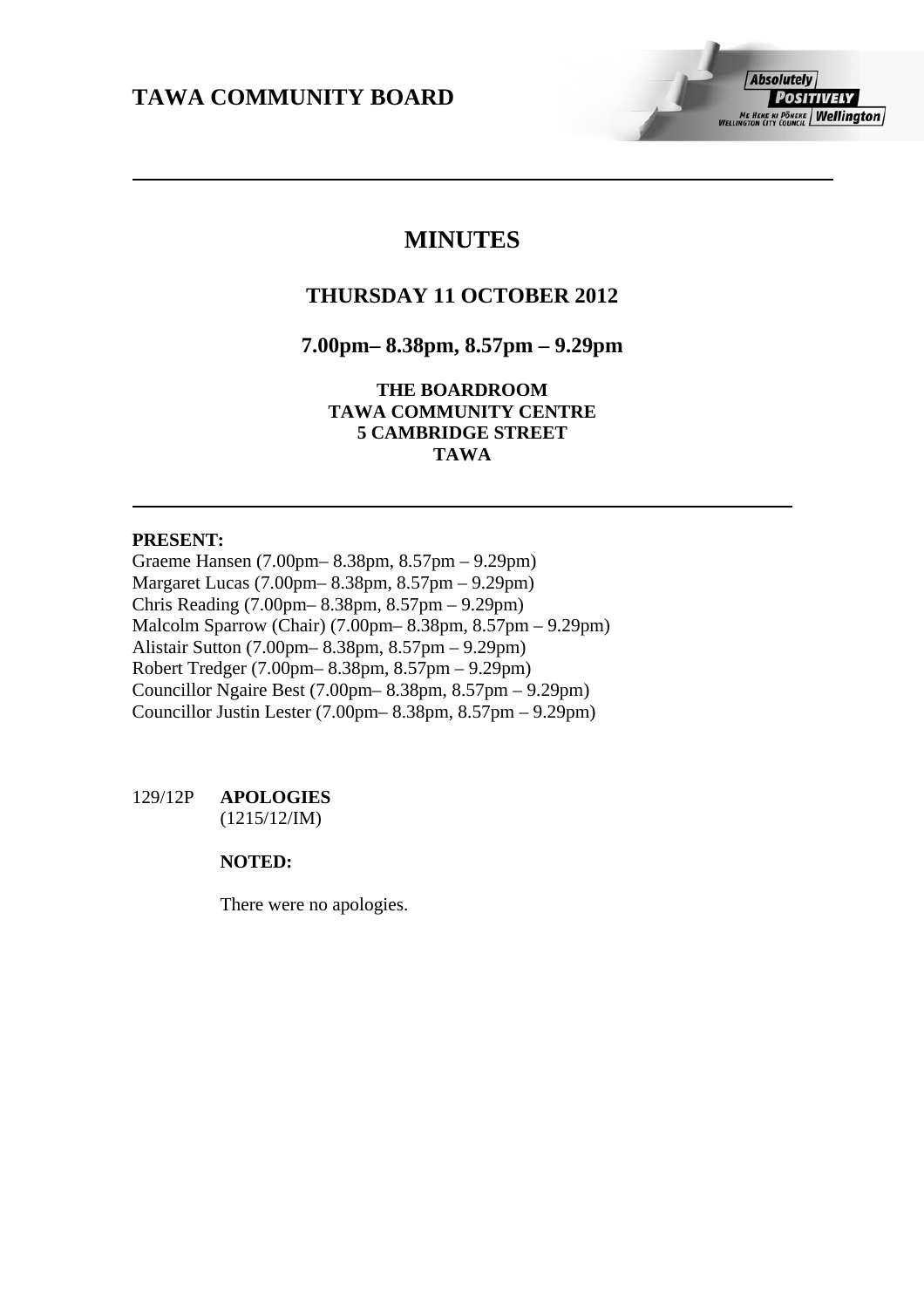## 130/12P **MINUTES FOR CONFIRMATION** (1215/12/IM)

**Moved Malcolm Sparrow, seconded Chris Reading, the motion that the Tawa Community Board approve the minutes of the meeting held on Thursday 13 September 2012 having been circulated, be taken as an accurate record of that meeting.** 

**The motion was put and declared CARRIED.** 

#### **RESOLVED:**

*THAT the Tawa Community Board:* 

*1. Approve the minutes of the meeting held on Thursday 13 September 2012 having been circulated, be taken as an accurate record of that meeting.* 

## 131/12P **ADDITIONAL ITEM** (1215/12/IM)

#### **NOTED:**

The Chair advised the meeting of two additional items which were not on the agenda at the time the agenda went to print as it was not known that these items were required to be on the agenda. The items were Tawa Shared Pathway Signage and Name for the Takapu Island Cul-de-sac. In both cases officers required timely consideration by the Board to enable the production of the signage with the official name of the shared path and feedback from the Board on the name for the Takapu Island cul-de-sac. It was noted that the Board would need to agree unanimously for both items to be added to the agenda.

**Moved Malcolm Sparrow, seconded Graeme Hansen, the motion that the Tawa Community Board agree that the additional item Tawa Shared Pathway Signage be added to the agenda.** 

**The motion to add Tawa Shared Pathway Signage to the agenda was put and declared CARRIED.** 

**Moved Malcolm Sparrow, seconded Robert Tredger, the motion that the Tawa Community Board agree that the additional item Takapu Island cul-de-sac naming be added to the agenda.** 

**The motion to add Tawa Shared Pathway Signage to the agenda was put and declared LOST as there was not a unanimous decision of the Board.**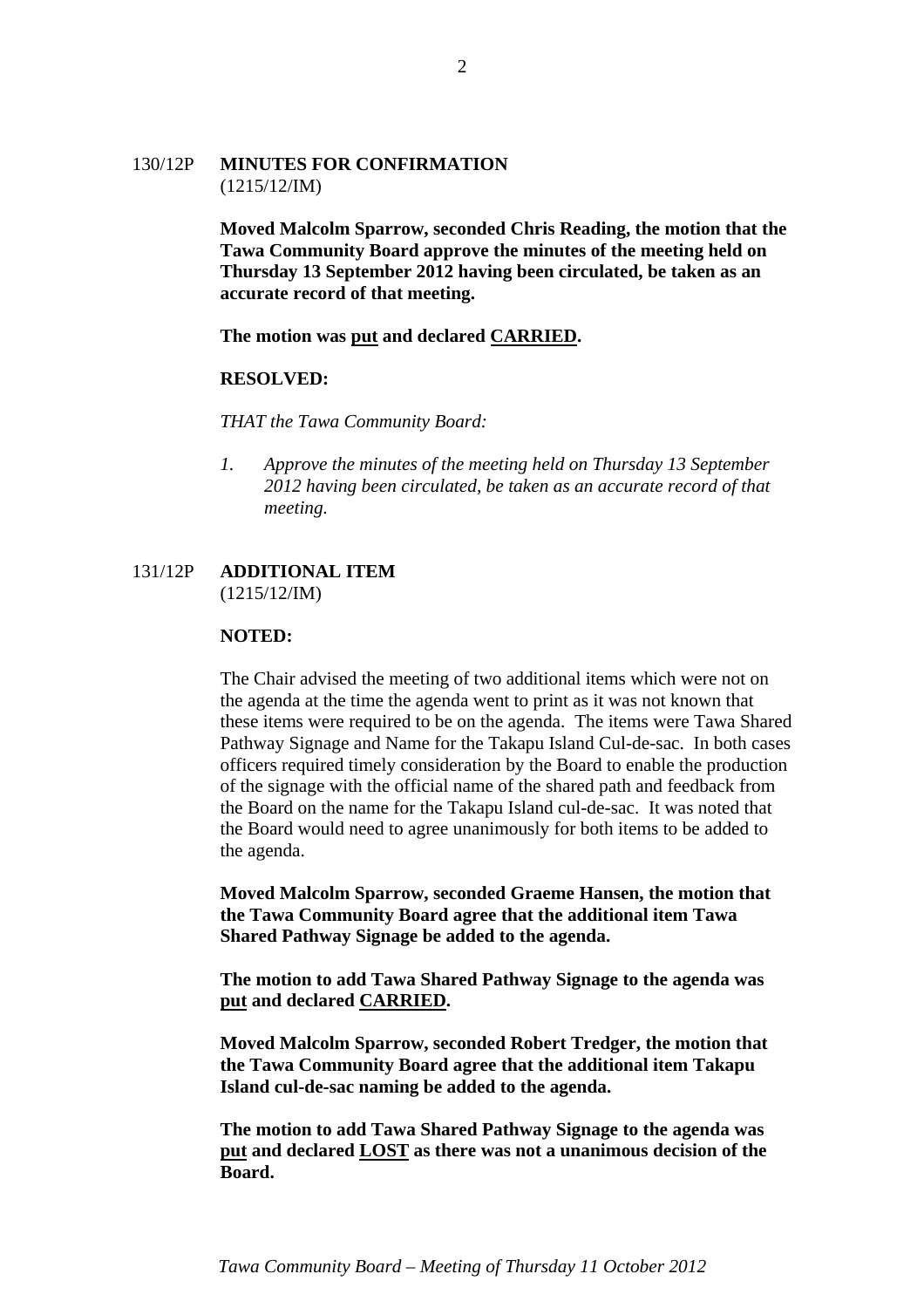#### **RESOLVED:**

*THAT the Tawa Community Board:* 

*1. Agree that the additional item Tawa Shared Pathway Signage be added to the agenda.* 

## 132/12P **CONFLICT OF INTEREST DECLARATIONS** (1215/12/IM)

#### **NOTED:**

There were no conflicts of interest declared.

## 133/12P **PUBLIC PARTICIPATION** (1215/12/IM)

## **NOTED:**

There was no public participation.

134/12P **POLICING IN TAWA** (1215/12/IM) (ORAL REPORT)

## **NOTED:**

Sergeant Dean Silvester of the Porirua Police Community Section was in attendance and updated the Board on policing in Tawa.

## 135/12P **COMMUNITY SPEAKER** (1215/12/IM) (ORAL REPORT)

## **NOTED:**

Malcolm Alexander – Chief Executive Officer of Local Government New Zealand (LGNZ) was in attendance for this item. He explained the purpose and direction of LGNZ.

136/12P **TAWA POOL UPDATE** (1215/12/IM) (ORAL REPORT)

#### **NOTED:**

Lynda Rigler - Recreation Manager, Northern and Julian Todd - Manager, Recreation Wellington were in attendance to update the Board. They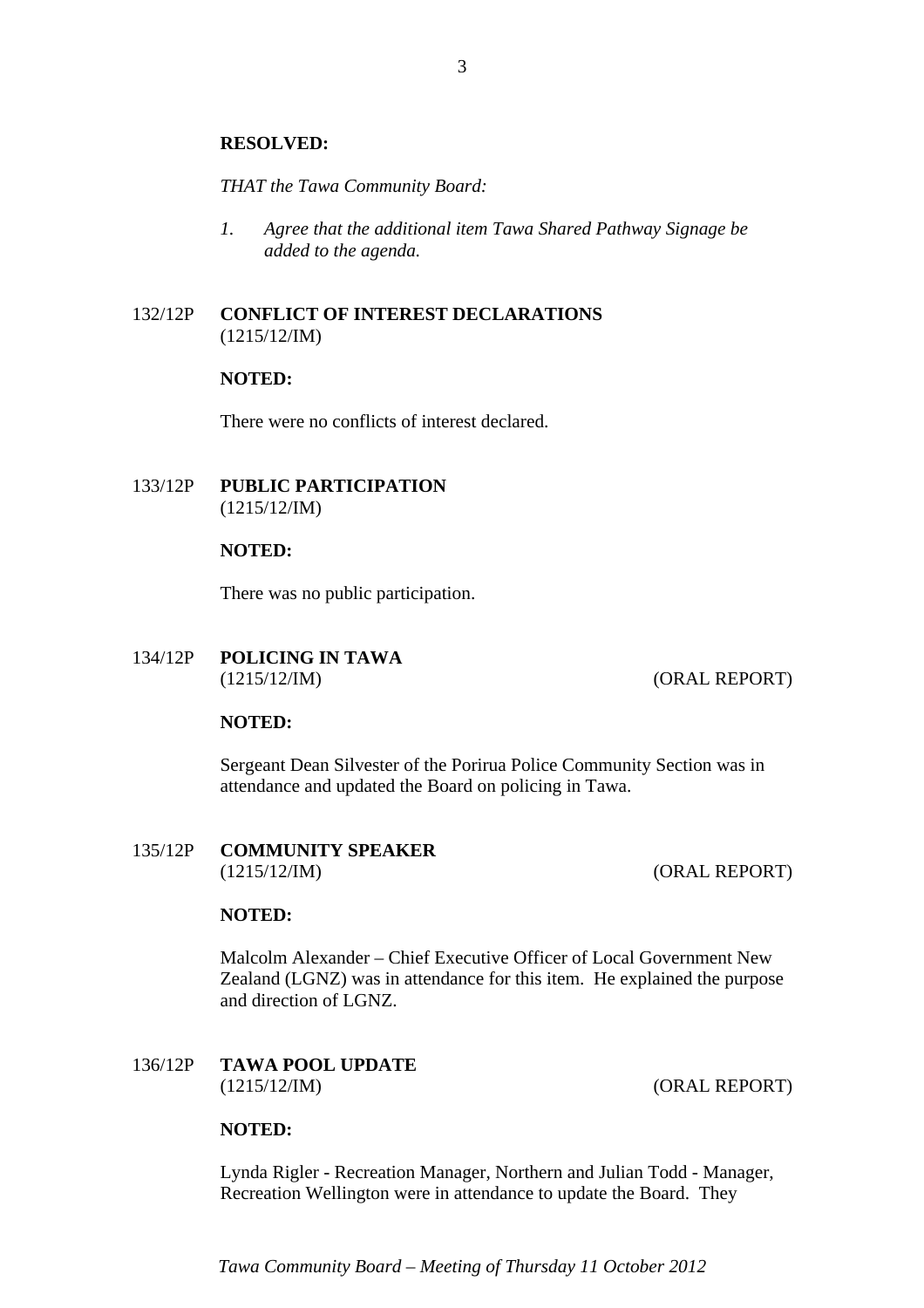updated the Board on the upgrade to the pool and advised that the official re-opening day is to be 17 November 2012. The Board are to liaise with Mrs Rigler on names for the guest list for the opening.

# 137/12P **GRASSLEES RESERVE UPDATE**

(1215/12/IM) (ORAL REPORT)

## **NOTED:**

Amber Bill – Manager Community Engagement & Reserves and Jacqui Murray – Parks and Gardens Assets and Projects Manager was in attendance for this item. They showed the Board the concept plans for Grasslees Reserve.

## 138/12P **INSTALLATION OF ROUNDABOUT - WILLOWBANK AND MAIN ROAD INTERSECTION** (1215/12/IM) (ORAL REPORT)

#### **NOTED:**

Stephen Harte – Planning Manager- Transport Network Development was in attendance for this item. Mr Harte advised the Board that there would be a roundabout installed at the intersection of Willowbank and Main Roads.

## 139/12P **ADJOURNMENT OF MEETING** (1215/12/IM)

**Moved Malcolm Sparrow, seconded Graeme Hansen, the motion that the Tawa Community Board agree that the meeting adjourn.** 

**The motion was put and declared CARRIED.** 

#### **RESOLVED:**

*THAT the Tawa Community Board:* 

*1. Agree that the meeting adjourn.* 

(The meeting adjourned at 8.38pm and reconvened at 8.57pm.)

(Graeme Hansen, Margaret Lucas, Chris Reading, Malcolm Sparrow, Alistair Sutton, Robert Tredger, Councillor Best and Councillor Lester were present when the meeting reconvened.)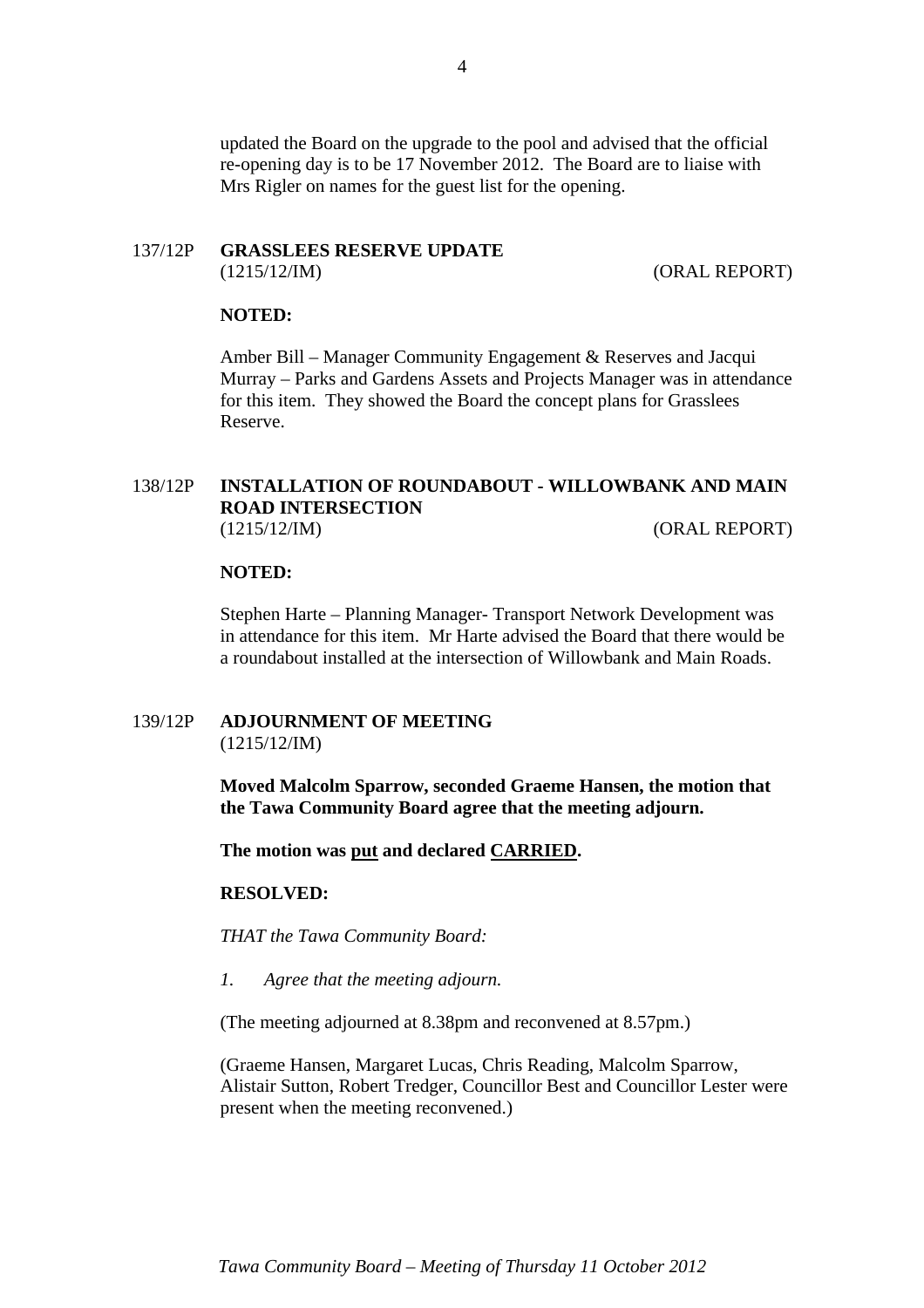## 140/12P **TAWA SHARED PATHWAY SIGNAGE** (1215/12/IM)

#### **NOTED:**

The Chair advised the meeting that name of the pathway. The Board had a discussion on the matter and the Chair would report the Board's views to the Tawa Shared Pathway Committee.

## 141/12P **RATIFICATION OF BOARD SUBMISSION TO THE WELLINGTON CITY COUNCIL REVIEW OF REPRESENTATION ARRANGEMENTS FOR 2013 LOCAL AUTHORITY ELECTIONS** Submission of the Tawa Community Board. (1215/12/IM) (REPORT 6)

**Moved Malcolm Sparrow, seconded Graeme Hansen, the substantive motion.** 

**The substantive motion was put and declared CARRIED.** 

#### **RESOLVED:**

*THAT the Tawa Community Board:* 

- *1. Receive the information.*
- *2. Approve the submission of the Tawa Community Board to the Wellington City Council review of representation arrangements for the 2013 Local Authority Elections attached as appendix 1 of the report.*

## 142/12P **RATIFICATION OF BOARD SUBMISSION TO "FUTURE WELLINGTON - AN ISSUES PAPER ON LOCAL GOVERNMENT REFORM IN WELLINGTON"**

Submission of the Tawa Community Board. (1215/12/IM) (REPORT 7)

**Moved Malcolm Sparrow, seconded Chris Reading, the substantive motion.** 

**The substantive motion was put and declared CARRIED.** 

#### **RESOLVED:**

*THAT the Tawa Community Board:* 

*1. Receive the information.*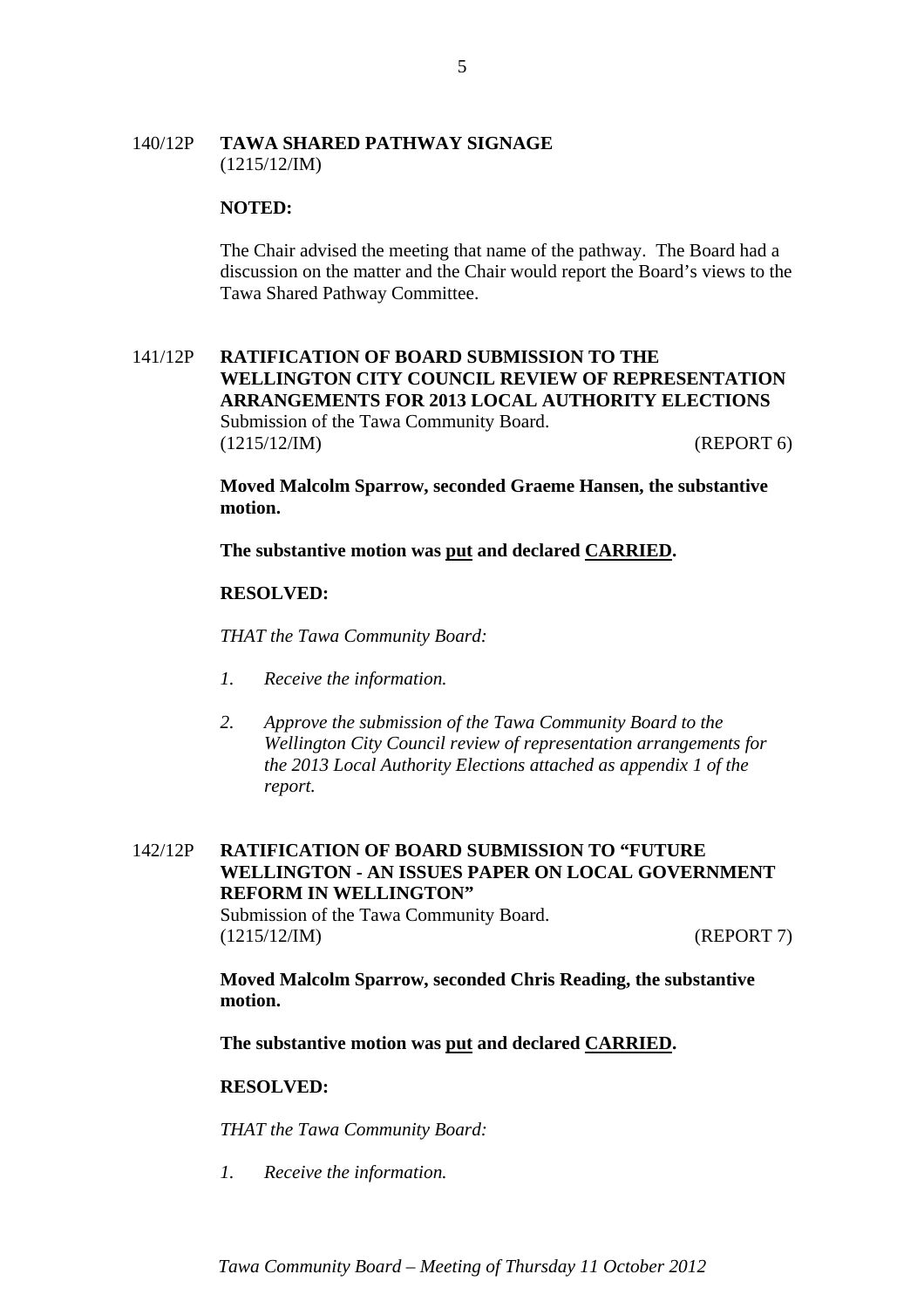*2. Approve the submission of the Tawa Community Board to "Future Wellington – An Issues Paper on Local Government reform in the Wellington Region" attached as appendix 1 of the report.* 

## 143/12P **RESOURCE CONSENT APPROVALS AND APPLICATIONS FOR 30 AUGUST TO 26 SEPTEMBER 2012**

Report of Bill Stevens - Manager, Development Planning and Compliance, North and West. (1215/12/IM) (REPORT 8)

**Moved Malcolm Sparrow, seconded Councillor Lester, the substantive motion.** 

**The substantive motion was put and declared CARRIED.** 

#### **RESOLVED:**

*THAT the Tawa Community Board:* 

*1. Receive the information.* 

## 144/12P **REPORTS BACK FROM COMMITTEES**

Report of Malcolm Sparrow - Tawa Community Board Chair. (1215/12/IM) (REPORT 9)

#### **NOTED:**

Councillor Best advised that she had been involved various issues since the last Board meeting.

Councillor Lester advised that the he too had been involved with various issues since the last Board meeting. He advised that the Community Leases Policy had been approved by the Strategy and Policy Committee and would be reported to Council for approval at the meeting on 24 October 2012.

Alistair Sutton had nothing to report.

Margaret Lucas advised that she had had discussions with officers regarding the possibility of complimentary swim tickets being available for the Board to hand out at the Tawa Christmas Parade.

Graeme Hansen advised that he had been involved with various roading matters in the Tawa area.

Chris Reading advised that he had been to the opening of the new New World Supermarket.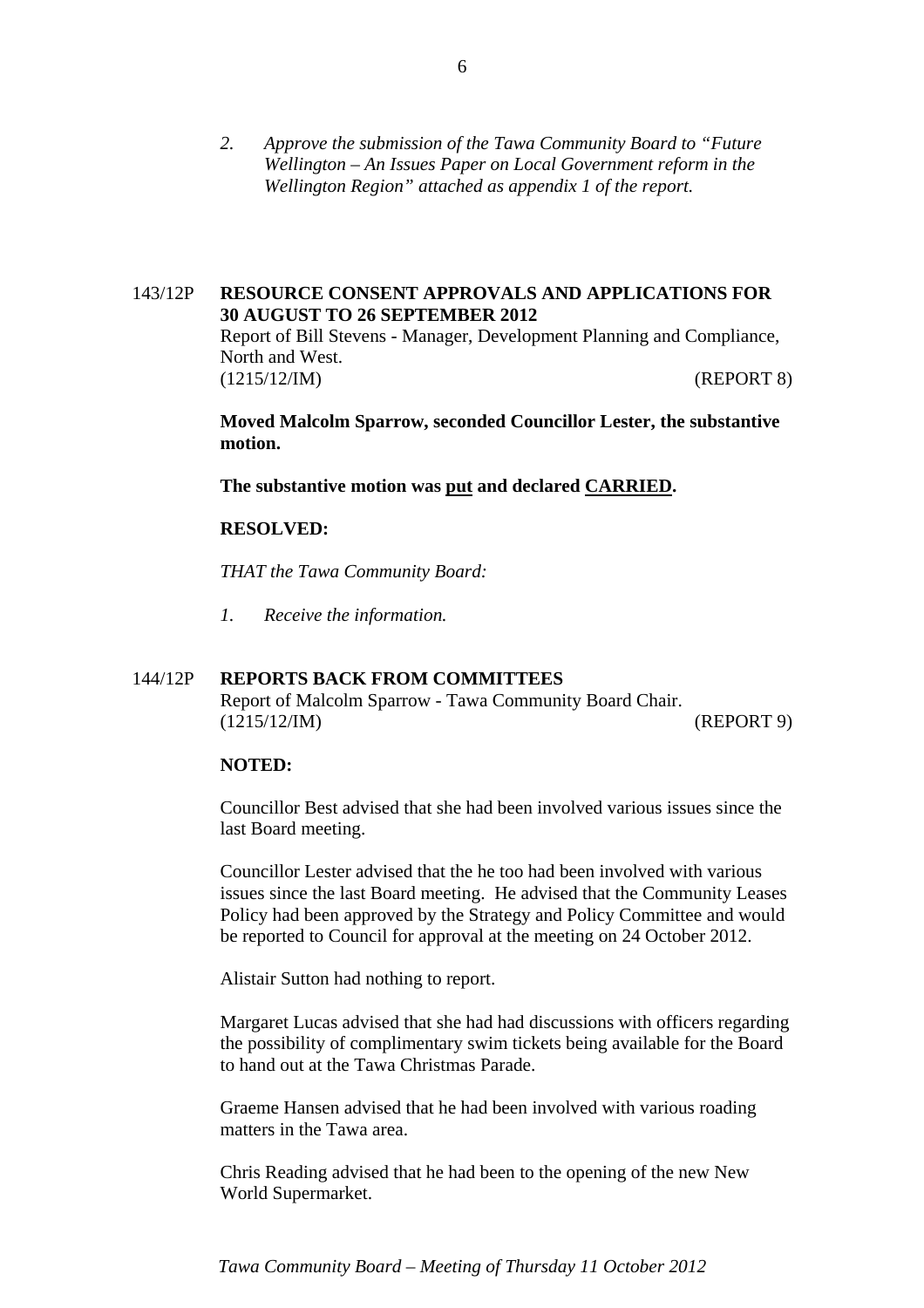Robert Tredger advised that he had attended numerous events, some of which had been with Malcolm Sparrow.

Malcolm Sparrow advised that he had spoken at the opening of the new New World Supermarket. He had also attended numerous events which are covered in his report to the Board.

**Moved Malcolm Sparrow, seconded Graeme Hansen, the substantive motion.** 

**The substantive motion was put and declared CARRIED.** 

## **RESOLVED:**

*THAT the Tawa Community Board:* 

*1. Receive the information.* 

## 145/12P **FORWARD PROGRAMME**

Report of Fiona Dunlop – Committee Advisor. (1215/12/IM) (REPORT 10)

**Moved Malcolm Sparrow, seconded Robert Tredger, the substantive motion with an addition as follows:** 

**Thursday 8 November 2012** 

**Takapu Island Cul-de-sac naming** 

**The substantive motion with additions was put and declared CARRIED.** 

## **RESOLVED:**

*THAT the Tawa Community Board:* 

- *1. Receive the information.*
- *2. Approve the work programme for the upcoming meetings.*

#### *Thursday 8 November 2012*

# *Standing Items:*

- *Policing in Tawa*
- *Community Speaker*
- *Resource Consents*
- *Upcoming Areas of Consultation*
- *Reports back*

*Forward Programme*